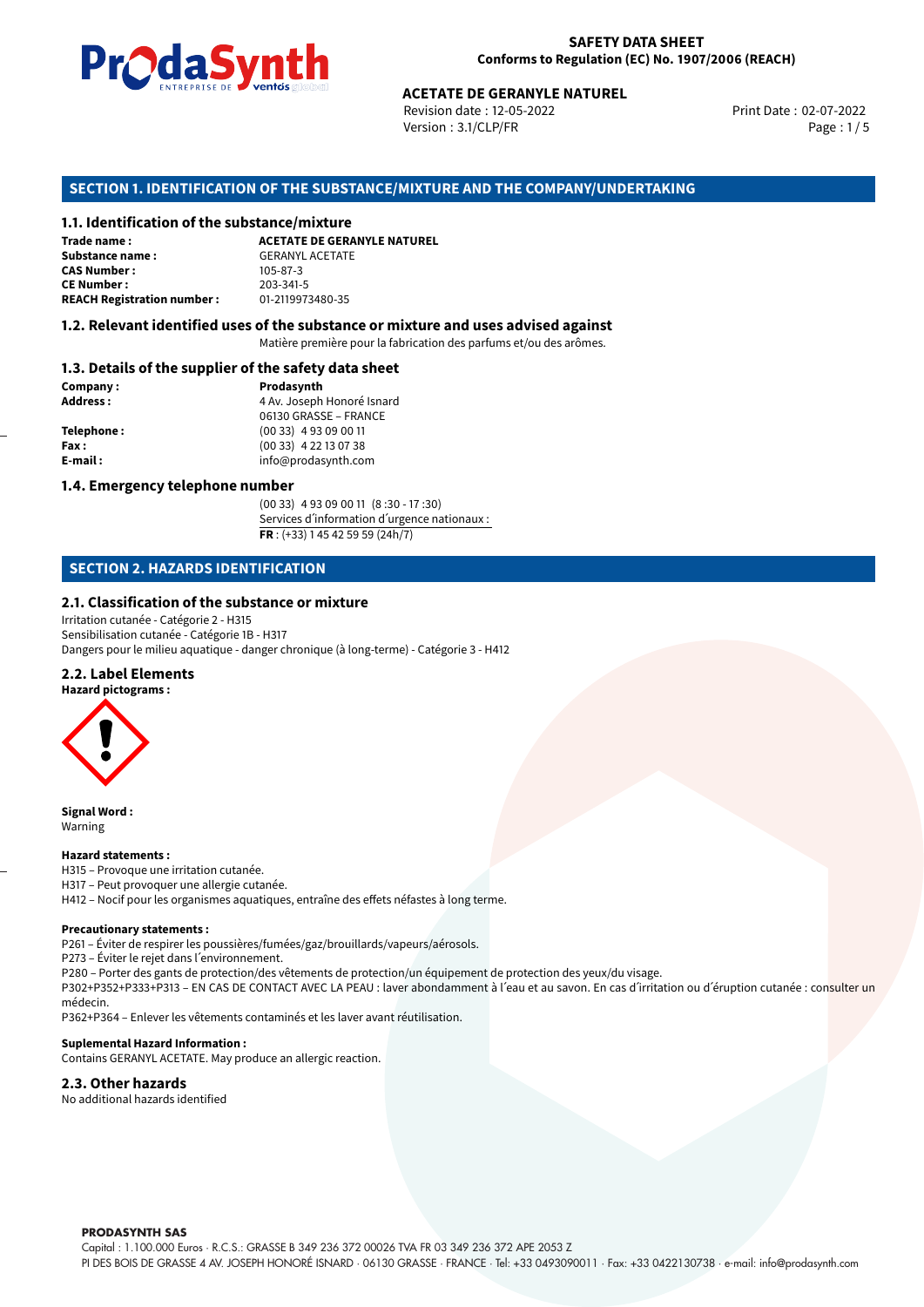

Revision date : 12-05-2022 Version : 3.1/CLP/FR Page : 2 / 5

#### **SECTION 3. COMPOSITION/INFORMATION ON INGREDIENTS**

#### **3.1. Substances**

| Chemical name: | <b>GERANYL ACETATE</b> |
|----------------|------------------------|
| CAS number:    | $105 - 87 - 3$         |
| EC number :    | 203-341-5              |

#### **Hazardous constituents :**

| Chemical Name     | % (w/w)   | CAS No<br><b>EC No</b> | Classification according to Regulation 1272/2008                         |
|-------------------|-----------|------------------------|--------------------------------------------------------------------------|
| l GERANYL ACETATE | $\geq$ 50 | 105-87-3<br>203-341-5  | Skin Irrit. 2 - H315<br>Skin Sens. 1B - H317<br>Aquatic Chronic 3 - H412 |

[See the full text of the hazard statements in section 16.](#page-4-0)

#### **3.2. Mixtures**

Not applicable.

#### **SECTION 4. FIRST-AID MEASURES**

#### **4.1. Description of necessary first aid measures**

| Ingestion:    | Rinse mouth with water.                                                                                               |
|---------------|-----------------------------------------------------------------------------------------------------------------------|
|               | Obtain medical advice.                                                                                                |
|               | Keep at rest. Do not induce vomiting.                                                                                 |
| Eye contact:  | In case of contact with eyes, rinse immediately with plenty of water for at least 15 minutes and seek medical advice. |
| Inhalation:   | Remove person to fresh air and keep at rest.                                                                          |
|               | Seek immediate medical advice.                                                                                        |
| Skin contact: | Take off immediately all contaminated clothing.                                                                       |
|               | Thoroughly wash affected skin with soap and water.                                                                    |
|               | Seek medical attention if symptoms persist.                                                                           |

## **4.2. Most important symptoms and effects, both acute and delayed**

No information available.

#### **4.3. Indication of any immediate medical attention and special treatment needed**

No information available.

#### **SECTION 5. FIRE-FIGHTING MEASURES**

#### **5.1. Extinguishing Media**

Water spray, carbon dioxide, dry chemical powder or appropriate foam. For safety reasons do not use full water jet.

#### **5.2. Special hazards arising from the substance or mixture**

Known or Anticipated Hazardous Products of Combustion : Emits toxic fumes under fire conditions.

#### **5.3. Advice for firefighters**

High temperatures can lead to high pressures inside closed containers. Avoid inhalation of vapors that are created. Use appropriate respiratory protection. Do not allow spillage of fire to be poured into drains or watercourses. Wear self-contained breathing apparatus and protective clothing.

#### **SECTION 6. ACCIDENTAL RELEASE MEASURES**

#### **6.1. Personal precautions, protective equipment and emergency procedures**

Evacuate surronding areas. Ensure adequate ventilation. Keep unnecessary and unprotected personnel from entering. Do not breathe vapor/spray. Avoid contact with skin and eyes. Information regarding personal protective measures : see section 8.

#### **6.2. Environmental precautions**

To avoid possible contamination of the environment, do not discharge into any drains, surface waters or groundwaters.

#### **6.3. Methods and materials for containment and cleaning up**

Cover with an inert, inorganic, non-combustible absorbent material (e.g. dry-lime, sand, soda ash). Place in covered containers using non-sparking tools and transport outdoors. Avoid open flames or sources of ignition (e.g. pilot lights on gas hot water heater). Ventilate area and wash spill site after material pickup is complete.

#### **PRODASYNTH SAS**

Capital : 1.100.000 Euros · R.C.S.: GRASSE B 349 236 372 00026 TVA FR 03 349 236 372 APE 2053 Z PI DES BOIS DE GRASSE 4 AV. JOSEPH HONORÉ ISNARD · 06130 GRASSE · FRANCE · Tel: +33 0493090011 · Fax: +33 0422130738 · e-mail: info@prodasynth.com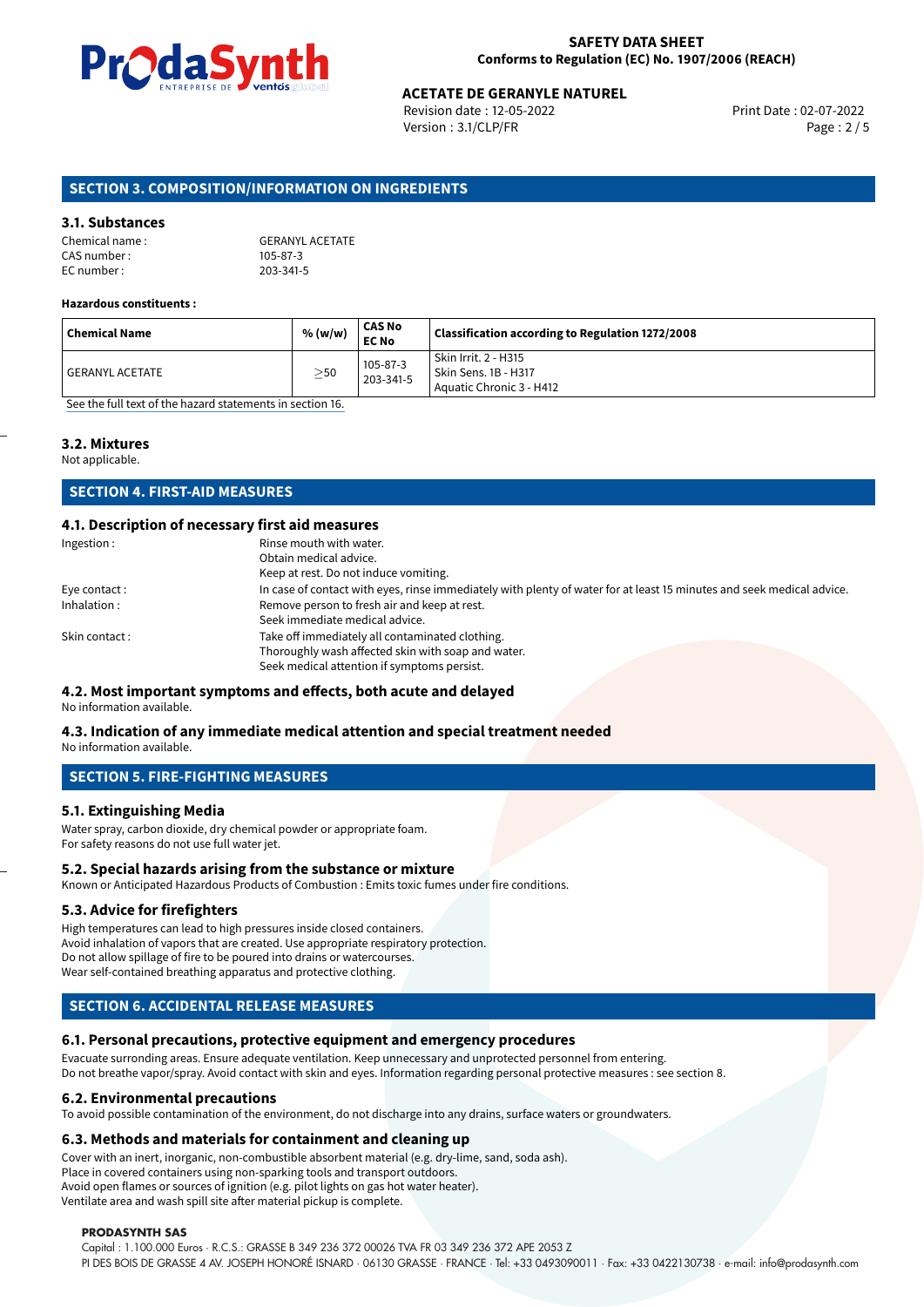

Revision date : 12-05-2022 Version : 3.1/CLP/FR Page : 3 / 5

#### **6.4. Reference to other sections**

Information regarding exposure controls, personal protection and disposal considerations can be found in sections 8 and 13.

#### **SECTION 7. HANDLING AND STORAGE**

#### **7.1. Precautions for safe handling**

Do not store or handle this material near food or drinking water. Do not smoke. Avoid contact with the eyes, skin and clothing. Wear protective clothing and use glasses. Observe the rules of safety and hygiene at work. Keep in the original container or an alternative made from a compatible material.

#### **7.2. Conditions for safe storage, including any incompatibilities**

Store in tightly closed and preferably full containers in a cool, dry and ventilated area, protected from light. Keep away from sources of ignition (e.g. hot surfaces, sparks, flame and static discharges). Keep away from incompatible materials (see section 10).

#### **7.3. Specific end use(s)**

No information available.

#### **SECTION 8. EXPOSURE CONTROLS AND PERSONAL PROTECTION**

#### **8.1. Control parameters**

Components with occupational exposure limits : None known.

#### **8.2. Exposure controls**

| Appropriate engineering controls: | Measures should be taken to prevent materials from being splashed into the body.                                                            |
|-----------------------------------|---------------------------------------------------------------------------------------------------------------------------------------------|
|                                   | Provide adequate ventilation, according to the conditions of use. Use a mechanical exhaust if required.                                     |
| Eye/Face protection:              | Chemical safety goggles are recommended. Wash contaminated goggles before reuse.                                                            |
| Hand Protection:                  | Chemical-resistant gloves are recommended. Wash contaminated gloves before reuse.                                                           |
| Body protection:                  | Personal protective equipment for the body should be selected based on the task being performed and the risks<br>involved.                  |
| <b>Respiratory Protection:</b>    | In case of insufficient ventilation, use suitable respiratory equipment.                                                                    |
| Environmental exposure controls : | Emissions from ventilation or process equipment should be checked to ensure they comply with environmental<br>protection legislation.       |
|                                   | In some cases, filters or engineering modifications to the process equipment will be necessary to reduce emissions to<br>acceptable levels. |

#### **SECTION 9. PHYSICAL AND CHEMICAL PROPERTIES**

#### **9.1. Information on basic physical and chemical properties**

| Appearance:                            | Liquid                                          |  |
|----------------------------------------|-------------------------------------------------|--|
| Colour:                                | Conforms to standard                            |  |
| Odour:                                 | Conforms to standard                            |  |
| Odour theshold:                        | Not determined                                  |  |
| pH:                                    | Not determined                                  |  |
| Melting point/freezing point :         | Not determined                                  |  |
| Boling point/boiling range $(°C)$ :    | 240-245°C (760 mm Hg)                           |  |
| Flash point:                           | $101^{\circ}$ C                                 |  |
| Evaporation rate:                      | Not determined                                  |  |
| Flammability:                          | Not determined                                  |  |
| Lower flammability/Explosive limit:    | Not determined                                  |  |
| Upper flammability/Explosive limit:    | Not determined                                  |  |
| Vapour pressure :                      | Not determined                                  |  |
| Vapour Density:                        | Not determined                                  |  |
| Density:                               | $0,908 - 0,917$ g/mL (20°C)                     |  |
| Relative density:                      | $0,908 - 0,917(20^{\circ}C)$                    |  |
| Water solubility :                     | <b>INSOLUBLE IN WATER</b>                       |  |
| Solubility in other solvents:          | SOLUBLE IN ETHANOL, SOLUBLE 1:9 IN ETHANOL 70°. |  |
| Partition coefficient n-octanol/water: | Not determined                                  |  |
| Auto-ignition temperature :            | Not determined                                  |  |
| Decomposition temperature:             | Not determined                                  |  |
| Viscosity, dynamic :                   | Not determined                                  |  |
| Viscosity, kinematic :                 | Not determined                                  |  |
| Explosive properties:                  | Not determined                                  |  |
|                                        |                                                 |  |

#### **PRODASYNTH SAS**

Capital : 1.100.000 Euros · R.C.S.: GRASSE B 349 236 372 00026 TVA FR 03 349 236 372 APE 2053 Z

PI DES BOIS DE GRASSE 4 AV. JOSEPH HONORÉ ISNARD · 06130 GRASSE · FRANCE · Tel: +33 0493090011 · Fax: +33 0422130738 · e-mail: info@prodasynth.com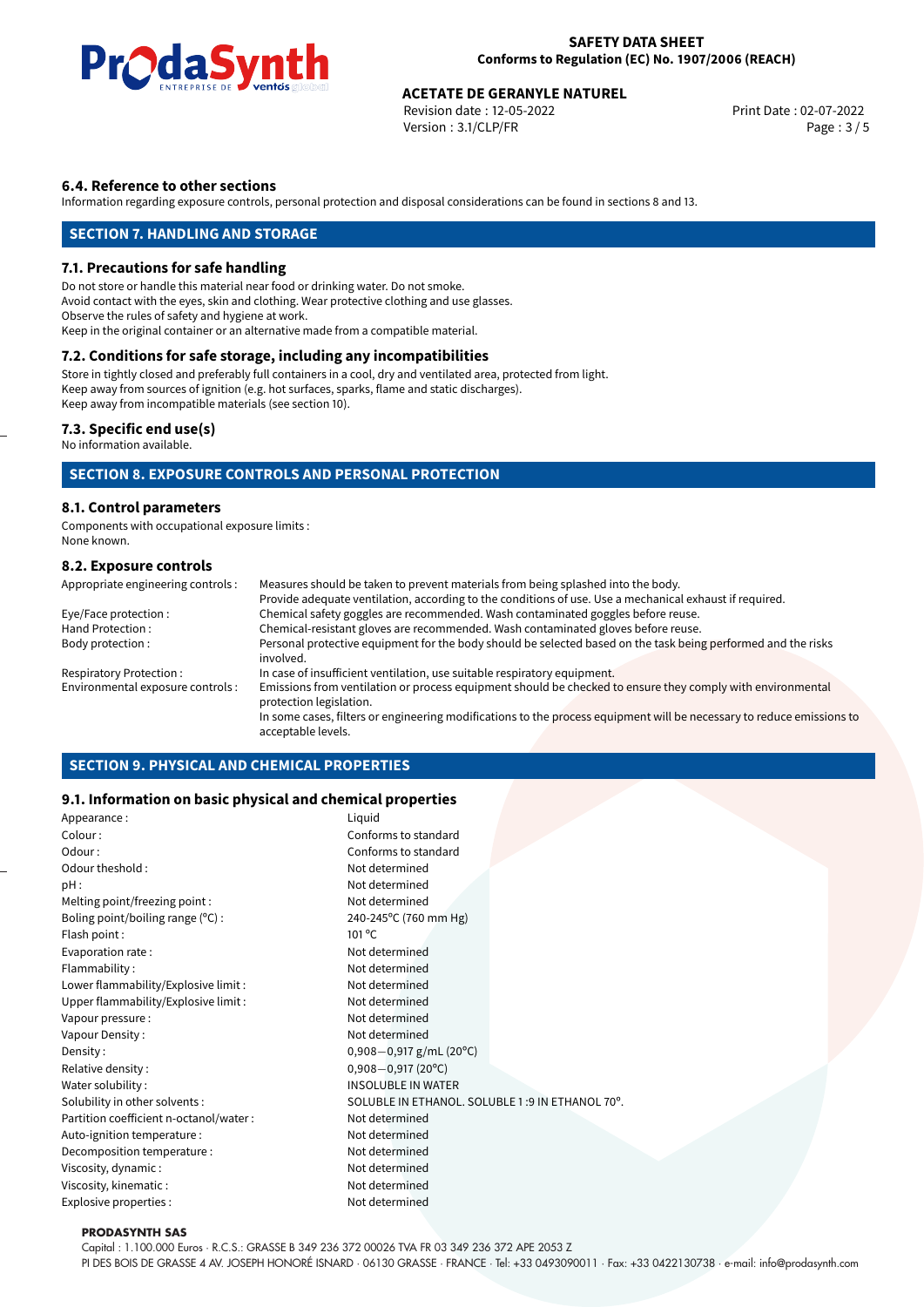

Revision date : 12-05-2022 Version :  $3.1/CLP/FR$  Page :  $4/5$ 

Oxidising properties : NONE EXPECTED

#### **9.2. Other information**

#### No information available.

#### **SECTION 10. STABILITY AND REACTIVITY**

#### **10.1. Reactivity**

No hazardous reactions if stored and handled as prescribed/indicated.

#### **10.2. Chemical stability**

The product is stable if stored and handled as prescribed/indicated.

#### **10.3. Possibility of hazardous reactions**

No hazardous reactions if stored and handled as prescribed/indicated.

#### **10.4. Conditions to Avoid**

Conditions to Avoid : Excessive heat, flame or other ignition sources.

#### **10.5. Incompatible materials**

Avoid contact with strong acids and bases and oxidizing agents.

#### **10.6. Hazardous decomposition products**

During combustion may form carbon monoxide and unidentified organic compounds.

#### **SECTION 11. TOXICOLOGICAL INFORMATION**

#### **11.1. Information on toxicological effects**

| <b>Acute toxicity</b>             | Based on the data available, the criteria for classification are not met. |
|-----------------------------------|---------------------------------------------------------------------------|
| <b>Skin corrosion/irritation</b>  | Provoque une irritation cutanée.                                          |
| Serious eye damage/irritation     | Based on the data available, the criteria for classification are not met. |
| Respiratory or skin sensitisation | Peut provoquer une allergie cutanée.                                      |
| <b>Germ cell mutagenicity</b>     | Based on the data available, the criteria for classification are not met. |
| Carcinogenicity                   | Based on the data available, the criteria for classification are not met. |
| <b>Reproductive toxicity</b>      | Based on the data available, the criteria for classification are not met. |
| <b>STOT-single exposure</b>       | Based on the data available, the criteria for classification are not met. |
| <b>STOT-repeated exposure</b>     | Based on the data available, the criteria for classification are not met. |
| <b>Aspiration hazard</b>          | Based on the data available, the criteria for classification are not met. |

#### **SECTION 12. ECOLOGICAL INFORMATION**

#### **12.1. Toxicity**

**Assessment :** Nocif pour les organismes aquatiques, entraîne des effets néfastes à long terme. **Experimental/calculated data :** No information available.

#### **12.2. Degradability**

No information available.

#### **12.3. Bioaccumulative potential**

No information available.

#### **12.4. Soil mobility**

No information available.

#### **12.5. Results of PBT and vPvB assessment** No information available.

#### **12.6. Other adverse effects**

See also sections 6, 7, 13 and 15 Do not allow to get into waste water or waterways.

#### **SECTION 13. DISPOSAL CONSIDERATIONS**

#### **13.1. Waste treatment methods**

Dispose of in accordance with national and local environmental regulations.

#### **PRODASYNTH SAS**

Capital : 1.100.000 Euros · R.C.S.: GRASSE B 349 236 372 00026 TVA FR 03 349 236 372 APE 2053 Z PI DES BOIS DE GRASSE 4 AV. JOSEPH HONORÉ ISNARD · 06130 GRASSE · FRANCE · Tel: +33 0493090011 · Fax: +33 0422130738 · e-mail: info@prodasynth.com